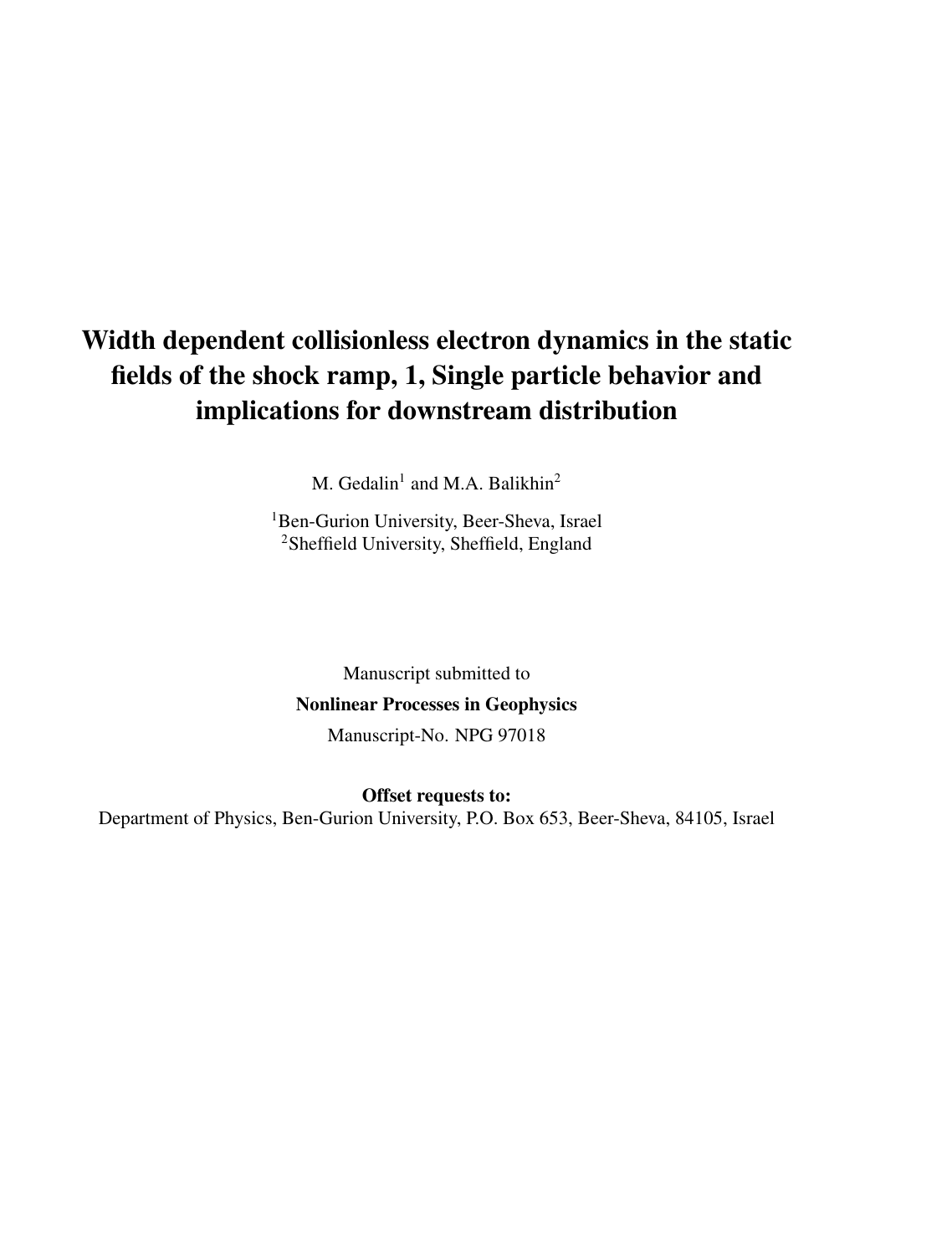# Width dependent collisionless electron dynamics in the static fields of the shock ramp, 1, Single particle behavior and implications for downstream distribution

M. Gedalin<sup>1</sup> and M.A. Balikhin<sup>2</sup>

<sup>1</sup>Ben-Gurion University, Beer-Sheva, Israel <sup>2</sup>Sheffield University, Sheffield, England

Abstract. We study the collisionless dynamics of electrons in the shock ramp using the numerical trajectory analysis in the model electric and magnetic fields of the shock. Even with very modest assumptions about the cross-shock potential the electron trajectories are very sensitive to the width of the ramp. The character of electron motion changes from the fully adiabatic (with conservation of  $v_{\perp}^2/B$ ) when the ramp is wide, to the nonadiabatic one, when the ramp becomes sufficiently narrow. The downstream electron distribution also changes drastically, although this change depends on the initial electron temperature.

## 1 Introduction

Electron dynamics in the shock front (at least within the ramp) is usually thought to be collisionless (see for the review Scudder, 1995, and references therein). Knowledge of the details of this dynamics and of the downstream electron distribution, which is produced collisionlessly in the ramp, is essential for any model of electron heating in the shock front. The most popular model proposed for explanation of electron heating in shocks (see Feldman, 1985, and references therein) suggests that electrons are accelerated along the magnetic field lines by the cross-shock electric field adiabatically, that is,  $v_{\perp}^2/B = \text{const.}$  The de Hoffman-Teller potential is then responsible for the increase of the parallel energy, which dominates. The collisionless part of the downstream distribution function can be written immediately using the magnetic moment and energy conservation:

$$
v_{\perp}^2 = v_{\perp 0}^2 (B/B_0), \qquad v^2 = v_0^2 + 2e\phi^{(HT)}/m_e, \qquad (1)
$$

which gives

 $\overline{v}$ 

$$
f(v_{\parallel}, v_{\perp}) = f_0((v_{\parallel 0}, v_{\perp 0})\theta(\epsilon_{\parallel}), \qquad (2)
$$

$$
u_{\perp} = v_{\perp} \sqrt{B/B_0},\tag{3}
$$

$$
v_{\parallel} = \sqrt{\epsilon_{\parallel}} \operatorname{sign}(v_{\parallel 0}), \tag{4}
$$

$$
\epsilon_{\parallel} = v_{\parallel 0}^2 + 2e\phi^{(HT)}/m_e + v_{\perp 0}^2(1 - B/B_0),
$$
 (5)

$$
\theta(x) = (1 + \text{sign}(x))/2. \tag{6}
$$

This collisionless acceleration produces a large gap in the distribution function. For example, for  $v_{\perp 0} = 0$  one finds  $v_{\parallel,\text{min}} = \sqrt{2e\phi^{(HT)}/m_e}$ . This gap should be filled due to some processes other than the described adiabatic acceleration. In the original version of the mechanism the gap filling and isotropization of the downstream electron distribution is assumed to be due to some pre-existing electron population (Feldman, 1985). Later approaches bring into focus instabilities (Veltri et al., 1990; Veltri and Zimbardo, 1993a,b; Scudder, 1995) or simply assume that the nature is wise enough to find the right way to do that. It is worth mentioning that the above collisionless mapping for  $v_{\perp} = 0$  was used to estimate the de Hoffman-Teller cross-shock potential (Schwartz et al., 1988).

Another scenario was proposed for electron heating in thin shocks (Balikhin et al., 1993; Balikhin and Gedalin, 1994; Gedalin et al., 1995a,b,c). If the ramp is narrow enough the electron motion in the inhomogeneous electric field becomes nonadiabatic and (at least some of the) electrons are demagnetized and accelerated across the magnetic field along the shock normal. It was shown (Balikhin and Gedalin, 1994; Gedalin et al., 1995a,b) that the immediate collisionless heating in this case is strong and the theoretically found correlations agree with the observed ones (Thomsen et al., 1987; Schwartz et al., 1988).

The nonadiabatic scenario was criticized (Scudder, 1995, 1996) as being inapplicable to the thoroughly studied "typical shock" (Scudder et al., 1986a,b,c). The basic argument was that the ramp is not sufficiently narrow to ensure the adiabaticity breakdown. However, recent analysis (New-

*Correspondence to:* Department of Physics, Ben-Gurion University, P.O. Box 653, Beer-Sheva, 84105, Israel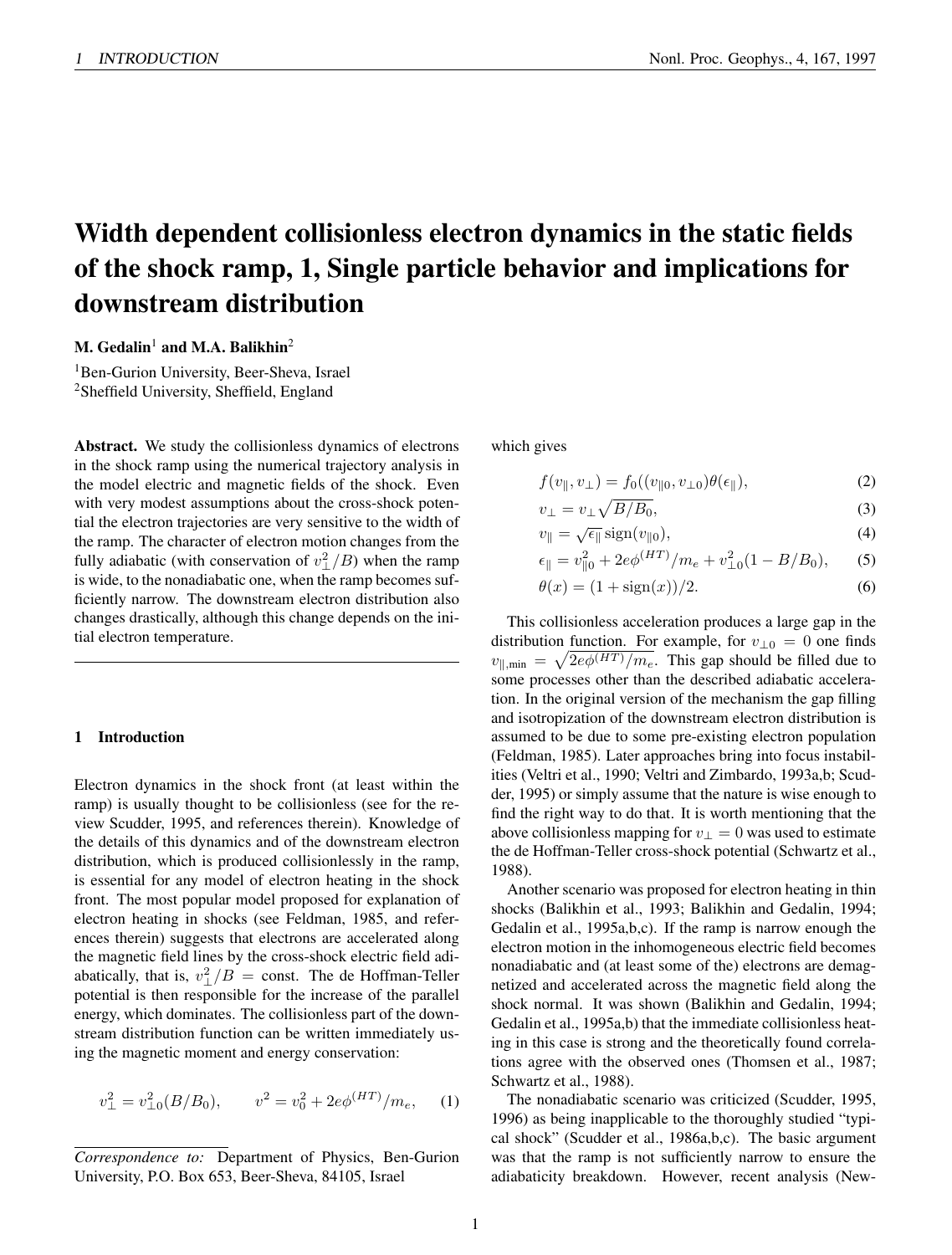bury and Russell, 1996) have revealed that some shocks indeed possess extremely thin ramps  $\sim c/\omega_{pe}$ . For such small width the electron motion is no longer adiabatic. Moreover, it was shown (Gedalin et al., 1995b; Balikhin et al., 1997) that even in the substantially wider shocks some electrons become demagnetized nevertheless, and the resulting downstream distribution is produced both by adiabatic and nonadiabatic electrons, their relative importance being dependent on specific shock conditions. Detailed knowledge of the collisionless electron dynamics in the ramp is essential also for the determination which instabilities can grow and influence on the downstream electron distribution.

In contrast with the extensive analysis of electron demagnetization in the perpendicular shock front (Balikhin et al., 1993; Balikhin and Gedalin, 1994; Gedalin et al., 1995c), electron behavior in the oblique shock geometry is not understood equally comprehensively. The studied features include electron dynamics in a model geometry with a constant B and dependence of the single-particle energization on the initial phase (Gedalin et al., 1995b), topological analysis of the local stability criterion (Balikhin et al., 1997), and an example of electron heating in the conditions of strong demagnetization (Gedalin et al., 1995a). In the same time it is quite clear that perpendicular geometry is an exception. In oblique shocks the total energy an electron gains while crossing the ramp is equal to the de Hoffman-Teller cross-shock potential and is the same quantity for all electrons. This restriction does not exist for perpendicular shocks, which makes one expect that the electron energization in oblique shocks may look differently from what happens in the perpendicular limit.Yet it is quite obvious that any comparison with observational data requires at least semi-quantitative knowledge of the electron behavior in oblique shocks. In this and accompanying paper (Gedalin et al., 1998) we partially fill the gap in our knowledge of electron dynamics in oblique geometry.

The objective of the present paper is to study the dependence of the collisionless electron dynamics and downstream distribution on the shock width. In contrast with previous studies we do not consider only completely magnetized or strongly demagnetized limits but also pay attention to the regimes of partial demagnetization. The paper is organized as follows. In section 2 we briefly describe the transition from adiabatic to nonadiabatic electron motion. In section 3 we derive general local stability criterion in the shock front and analyze numerically the mostly nonadiabatic electron trajectories for the shock parameters close to those of the above "typical shock" while varying the ramp width. In doing so we consider electron motion only within the ramp, which is the only region in the shock front where demagnetization is possible (at least according to widely accepted stationary and one-dimensional shock model (Scudder et al., 1986a)). In section 4 we determine numerically and compare the downstream electron distributions obtained for different ramp widths.

### 2 Qualitative electron dynamics

Collisionless electron dynamics in the ramp is governed by the static electric and magnetic field:

$$
\dot{\mathbf{v}} = -\frac{e}{m_e} (\mathbf{E} + \frac{\mathbf{v}}{c} \times \mathbf{B}),\tag{7}
$$

where  $\mathbf{E} = (E_x(x), E_y, 0), \mathbf{B} = (B_x, B_y(x), B_z(x)), E_y =$ const,  $B_x = \text{const}$ , and x chosen along the shock normal, while  $y$  is the noncoplanarity direction. In the normal incidence frame (N, where the upstream plasma velocity is along the shock normal)  $E_y = V_u B_{uz}/c$ , where subscript u denotes upstream asymptotic values. In the de Hoffman-Teller frame (HT, where the upstream plasma velocity is along the upstream magnetic field)  $E_y = 0$ . The upstream magnetic field  $\mathbf{B}_u = B_u(\cos \theta, 0, \sin \theta)$ .

According to Gedalin et al. (1995b), if  $|e(dE_x/dx)/m_e\Omega_e^2| \ll 1$ , the electron motion combines a rapid gyration around the magnetic field, drift across the magnetic field, and acceleration along the magnetic field by the parallel component of the electric field. In this case the perpendicular energy of the electron increases adiabatically  $v_{\perp}^2/B = \text{const}$ , while the HT crossshock potential contributes to the total energy increase:  $v_{\parallel}^2 + v_{\perp}^2 - 2e\varphi^{HT}/m_e = \text{const.}$  An electron which starts with low perpendicular energy  $v_\perp \approx 0$  acquires almost all of the energy in the parallel degree of freedom.

If  $-e(dE_x/dx)/m_e\Omega_e^2 \stackrel{>}{\sim} 1$ , the situation changes. The electron becomes effectively demagnetized and is dragged across the magnetic field by  $E_x$ , thus acquiring substantial energy in  $v_x$ . The above condition can be satisfied only in a part of the ramp, where  $-(dE_x/dx) > 0$ , and rapidly is broken when  $B$  becomes too high. Then the adiabatic gyration is restored, and the energy stored in  $v_x$  immediately transforms into the perpendicular (gyrational) energy. Thus, in this case an electron which starts with  $v_\perp \approx 0$ , utilizes a substantial part of the cross-shock potential as a direct input in the perpendicular degree of freedom.

When the conditions for the breakdown of adiabaticity are satisfied, the electrons with high initial  $v_{\perp}$  still behave almost adiabatically, while only electrons with relatively low initial  $v_{\perp}$  acquire substantial gyrational energy in the nonadiabatic way, so that the contribution of nonadiabatic electrons in the resulting electron heating depends on their percentage in the initial distribution: the higher the initial electron temperature, the weaker will be the role of the described demagnetization (Gedalin et al., 1995c; Scudder, 1996). This conclusion agrees with the observation (Schwartz et al., 1988) that strong heating occurs in shocks with relatively low  $v_{Te}/V_u$ . It is at least very difficult to estimate analytically the downstream distribution function in the case when at least part of the electrons become demagnetized. In the rest of the paper we use numerical methods to analyze the electron trajectories and the contribution of the demagnetized electrons in the downstream distribution and heating.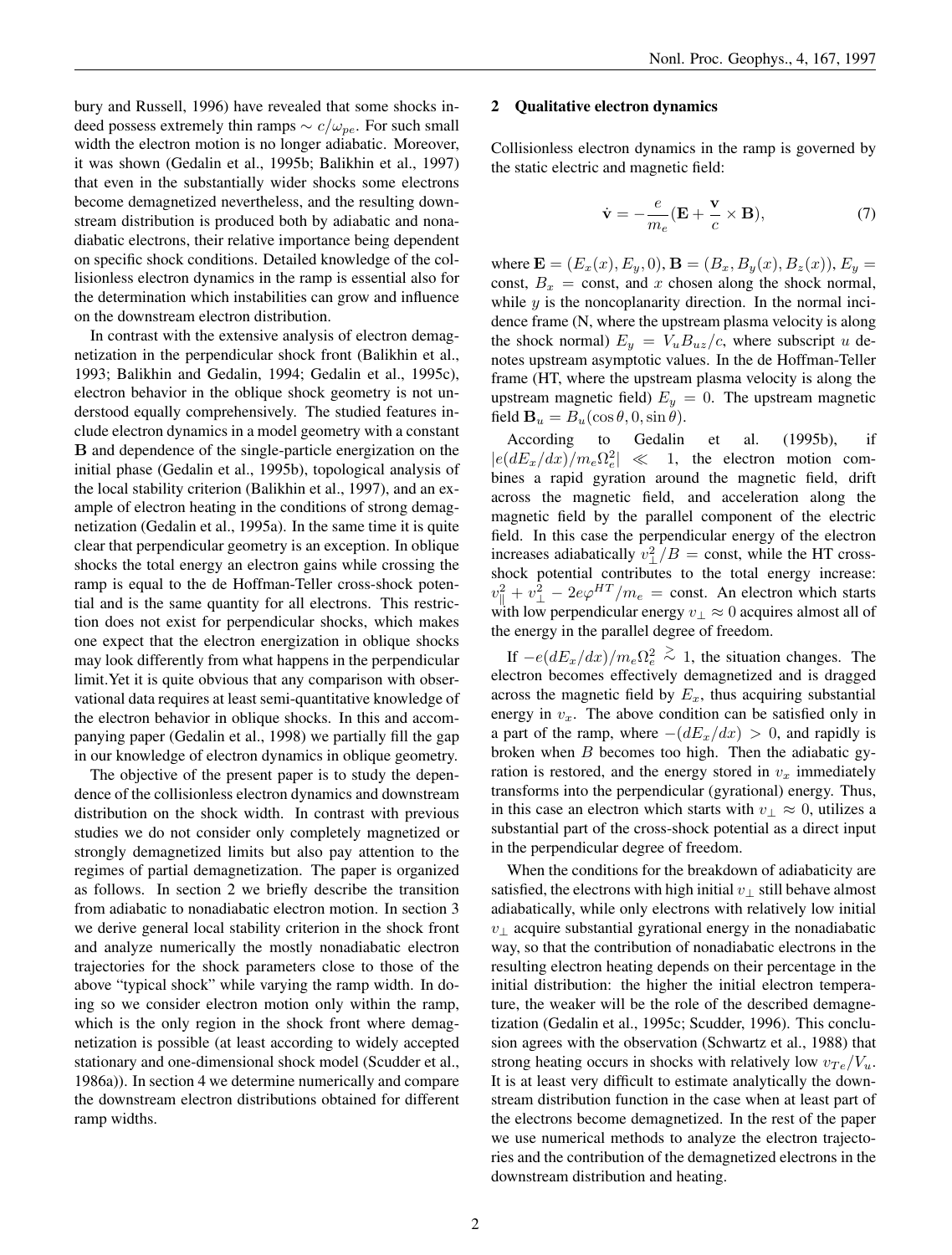#### 3 Single-particle behavior

Let us, following Balikhin et al. (1993), consider the local stability of an electron trajectory  $r(t)$ ,  $v(t)$ , trying small deviations  $\delta \mathbf{r}(t)$ ,  $\delta \mathbf{v}(t)$ , linearizing (7) near the trajectory, and assuming  $\delta \mathbf{r}(t)$ ,  $\delta \mathbf{v}(t) \propto \exp(\lambda t)$ . The evolution of these deviations is described by the following equation:

$$
\lambda \delta \mathbf{v} = -\frac{e}{m} \frac{d\mathbf{E}}{dx} \frac{\delta v_x}{\lambda} \n- \frac{e}{mc} \delta \mathbf{v} \times \mathbf{B} - \frac{e}{mc} \mathbf{v} \times \frac{d\mathbf{B}}{dx} \frac{\delta v_x}{\lambda},
$$
\n(8)

where we have taken into account that the fields depend only on x. It is easy to find the following equation for  $\lambda$ :

$$
\lambda^4 - \lambda^2 [\alpha - \hat{\mathbf{n}} \cdot (\mathbf{v} \times \mathbf{\Omega}' - \mathbf{\Omega}^2] + \frac{1}{2} \lambda (\hat{\mathbf{n}} \cdot \mathbf{v}) (\mathbf{\Omega}^2)'
$$
  
–  $(\hat{\mathbf{n}} \cdot \mathbf{\Omega}) [\alpha (\hat{\mathbf{n}} \cdot \mathbf{\Omega}) + \mathbf{\Omega}' \cdot (\mathbf{v} \times \mathbf{\Omega})] = 0,$  (9)

where  $\mathbf{\Omega} = (e/mc)\mathbf{B}$ ,  $\mathbf{\Omega}' = d\mathbf{\Omega}/dx$ ,  $\hat{\mathbf{n}} = (1,0,0)$ , and

$$
\alpha = -\frac{e}{m} \frac{dE_x}{dx}.
$$
\n(10)

The trajectory is unstable if there exists a root  $\lambda$  such that  $\Re\lambda > 0$ . It is easy to see that the sufficient condition for such a root to exist is

$$
\alpha(\hat{\mathbf{n}} \cdot \mathbf{\Omega}) + \mathbf{\Omega}' \cdot (\mathbf{v} \times \mathbf{\Omega}) > 0. \tag{11}
$$

Although it is not difficult to meet the instability criterion (11) the criterion itself is not quite informative. First, in order that the instability to develop the growth rate should be large enough:  $\lambda \gg v_x/L$ , where L is the typical scale of the field inhomogeneity. Second, formally the instability occurs even in the absence of the electric field and for arbitrarily weak inhomogeneity (such v can be always found). Third, (11) provides only a local criterion, while real instability requires positive  $\lambda$  at least over a substantial part of the whole trajectory.

Global trajectory analysis of (7) is possible only in very special cases (Gedalin et al., 1995b), and we apply the numerical analysis of the electron trajectories in the model shock front. More specifically, we approximate the ramp by the following profile:

$$
B_z = B_u \sin \theta \left[ \frac{R+1}{2} + \frac{R-1}{2} \tanh \left( \frac{3x}{D} \right) \right], \quad (12)
$$

where  $\theta$  is the angle between the shock normal and magnetic field,  $B_u$  is the upstream magnetic field,  $R$  is the downstream-to-upstream  $B_z$  ratio, and  $D$  is (approximately) the ramp half width. For the noncoplanar magnetic field we use the expression derived by Gedalin (1996) (see also Jones and Ellison, 1987):

$$
B_y = \frac{c \cos \theta}{M \omega_{pi}} \frac{dB_z}{dx},\tag{13}
$$

and approximate the cross-ramp electric field (in the normal incidence frame) by

$$
eE_x^{(N)} = -\frac{1}{n}\frac{dp_e}{dx} - \frac{1}{8\pi n}\frac{dB^2}{dx},\tag{14}
$$

where we also assume  $p_e \propto n^{\gamma}$ ,  $\gamma = 2$ ,  $n/B = \text{const.}$  The first (pressure induced) term in (14) gives the de Hoffman-Teller cross shock potential. It should be noted that the adopted shape of the magnetic field slightly overestimates the field gradients (including the electric field) in the middle of the ramp, but underestimates  $dE_x/dx$  at the edges of the ramp. This form of the electric field, which has a sharp peak inside the ramp, is qualitatively consistent with the available high resolution electric field measurements on the bow shock (Wygant et al., 1987).

For the numerical analysis of single electron trajectory the following parameters were chosen:  $M = 7.6$ ,  $R = 6$ ,  $\theta =$ 76°,  $2e\varphi^{(HT)}/m_iV_u^2 = 0.1$ , and  $2e\varphi^{(N)}/m_iV_u^2 = 0.26$ . The ramp half-width  $D$  is measured in the electron inertial length  $c/\omega_{pe}$  and varied in the range 2.5 − 5. These parameters are close to the parameters of the "typical shock" by Scudder et al. (1986a,b,c), except the cross-ramp electric field, which could not be determined observationally with the same resolution.

As a characteristic of the ramp width significance we choose the trajectory of the electron which starts with the velocity  $\mathbf{v}_0 = (V_u, 0, 0)$ . There are several reasons for choosing this initial parameters as characteristic. First, adiabatic invariant conservation is broken more easily when the invariant itself is small. In this case the magnetic moment is identically zero, so this trajectory is among the first becoming nonadiabatic under inhomogeneous electric field. Second, analysis of the behavior of this particle shows what would happen with the cold electron distribution. Third, usual application of the Liouville mapping deals with the  $v_{\perp} = 0$ section of the upstream and downstream electron distribution (Scudder et al., 1986c; Schwartz et al., 1988).

Figure 1 shows the changes in the electron behavior with the change of the ramp width. It is easily seen that the trajectory is always nonadiabatic, since the downstream  $v_{\perp} \neq 0$ . For the wide ramp the downstream gyrational energy is negligible. It rapidly increases with the decrease of the ramp width. The quantitative characteristics of this evolution is the fraction of the NIF cross-shock potential which goes into the electron gyrational energy. It drastically increases from 2% for  $D = 5$  to 60% for  $D = 2.5$ . The last number means that a cold electron distribution would be heated extremely strongly in such a structure. In reality the electron distributions are hot, and  $v_{Te} \gtrsim V_u$ , so that heating study requires analysis of the whole distribution.

### 4 Heated distributions

In order to study the evolution of electron distributions across the shock as a function of the shock width, we trace the initial Maxwellian distribution (2000 particles) across the shock, and construct the downstream distribution using the staying time method (Veltri et al., 1990; Gedalin et al., 1995a,c). For the present analysis the following parameters were chosen:  $B_{zd}/B_{zu} = 4$ ,  $M = 7$ ,  $v_{Te}/V_u = 3$ ,  $\theta = 76^\circ$ ,  $e\varphi^{(HT)} = 0.2(m_i V_u^2/2)$ , and  $e\varphi^{(N)} = 0.45(m_i V_u^2/2)$ . The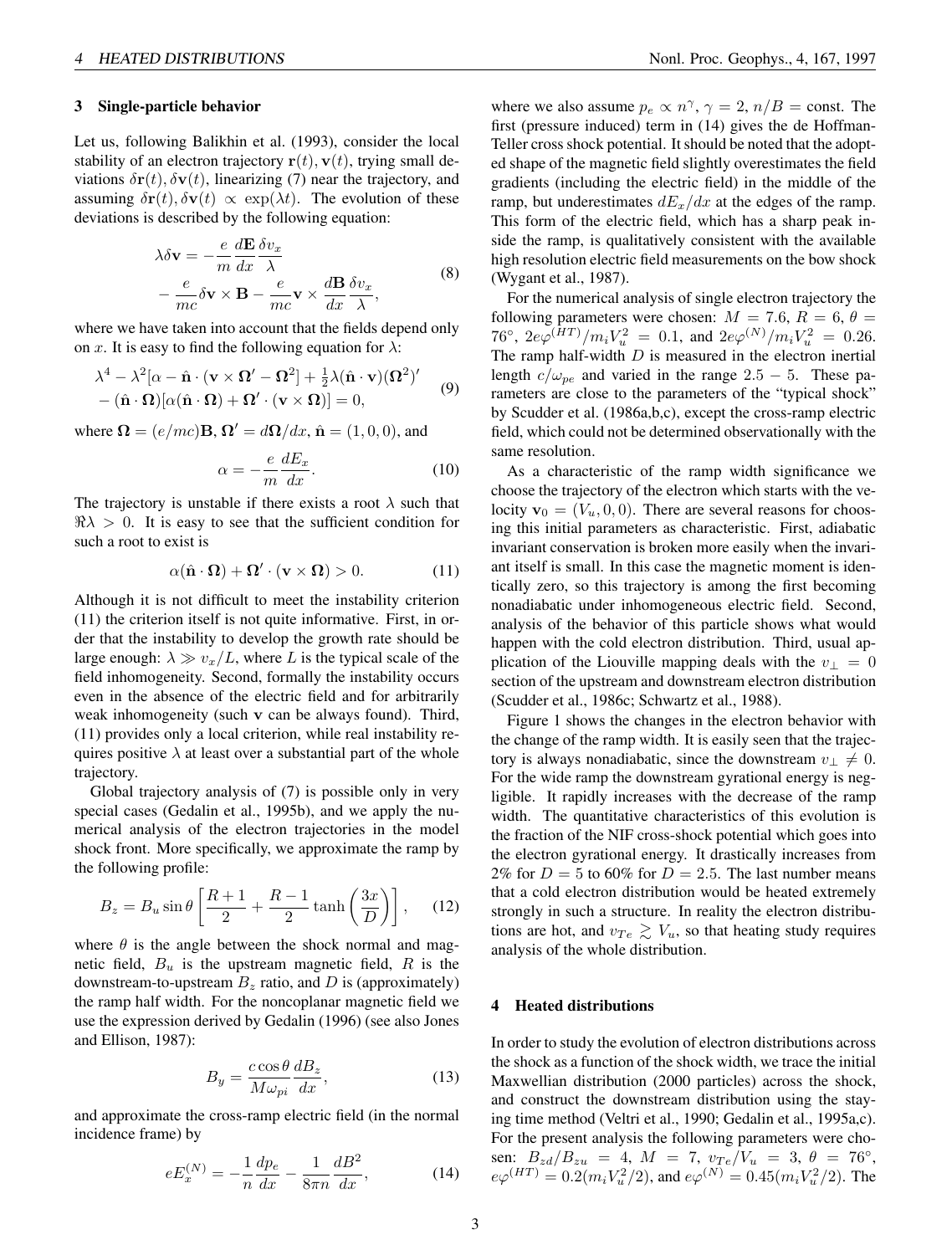

Fig. 1. Trajectory of the electron starting with the velocity  $v_0 =$  $(V_u, 0, 0)$  for different ramp half-widths: 5, 4.5, 4, 3.5, 3, and 2.5  $c/\omega_{pe}$  (top to bottom). The right hand column shows the corresponding field profiles, used for numerical analysis.

ramp width D is measured this time in whistler lengths  $l_W =$  $\pi c \cos \theta / M \omega_{pi}$ . In physical units the above parameters are as follows:  $V_u = 400 \, km/s$ ,  $T_e = 4 \, eV$ ,  $e\varphi^{(HT)} = 180 \, eV$ , and  $e\varphi^{(N)} \approx 400 \, eV$ .

There is a problem in representation of the downstream distribution function. The experimental ISEE device, producing the two dimensional distributions and their cuts, in fact provides the following function (cf. Feldman, 1985; Scudder, 1996):

$$
F(\epsilon,\phi) = \int_{\epsilon}^{\epsilon+\Delta\epsilon} d\epsilon \int_{\theta_0}^{\pi-\theta_0} \sin\theta \,d\theta \int_{\phi}^{\phi+\Delta\phi} d\phi f(\epsilon,\theta,\phi),\tag{15}
$$

where  $\theta_0 = 55^\circ$  is the fan opening angle,  $\Delta \epsilon / \epsilon = 0.29$ , and  $θ$  and  $φ$  are spherical coordinates when *z* axis is along the axis of 3s period rotation of the spacecraft. It is easily seen that even when assuming  $\Delta \phi \rightarrow 0$ ,  $\Delta \epsilon \rightarrow 0$ , and the distribution is gyrotropic with the magnetic field along  $z$  axis, the deconvolution of the true distribution function is not immediate, in contrast with what is claimed by Scudder (1996). The situation is even more complicated when the gyrotropy axis does not coincide with the spacecraft rotation axis, and the magnetic field direction changes on the time scale of the rotation period 3s, during which data for one distribution has been collected.

Since the three dimensional distribution is impossible to represent, for the present case we adopted the following representation

$$
F(v_{\parallel}, v_{\perp}) = \int f(v_{\parallel}, v_{\perp,1}, v_{\perp,2}) dv_{\perp,2}, \quad (16)
$$

where  $v_{\perp,1}$  and  $v_{\perp,2}$  are two components of the velocity, perpendicular to the magnetic field. It should be understood that this distribution function cannot be directly compared to the observational data either. However, it allows to demonstrate quite clearly the difference between the adiabatic and nonadiabatic cases.

The above defined and numerically obtained distribution function is shown in Figure 2 for different ramp widths. It is easily seen that the adiabatic accelerated beam (for  $D = 1.8l_W$ ) is smoothed to a wide distribution function in the case of strong demagnetization (for  $D = 0.8l_W$ ). For the more quantitative assessment the following parameters were calculated: efficiency  $\Delta T_{\perp}/(m_i V_u^2/2)$ , which shows how much of the initial flow energy is utilized in the perpendicular heating, overadiabaticity  $T_{\perp}/(T_u B_d/B_u)$ , which shows how stronger is the heating relative to the static magnetic compression, and parallel preheating  $T_{\parallel}/T_u$ , which describes the widening of the electron beam in the parallel direction. The last parameter is not the eventual parallel heating since there is still a gap which should be filled and that would affect the final temperature. The calculated parameters are given in Table 1. One can easily see that the (partial) demagnetization of electrons in the narrow ramp not only results in the strong immediate heating in the perpendicular direction, but is also accompanied by significant preheating in the parallel direction.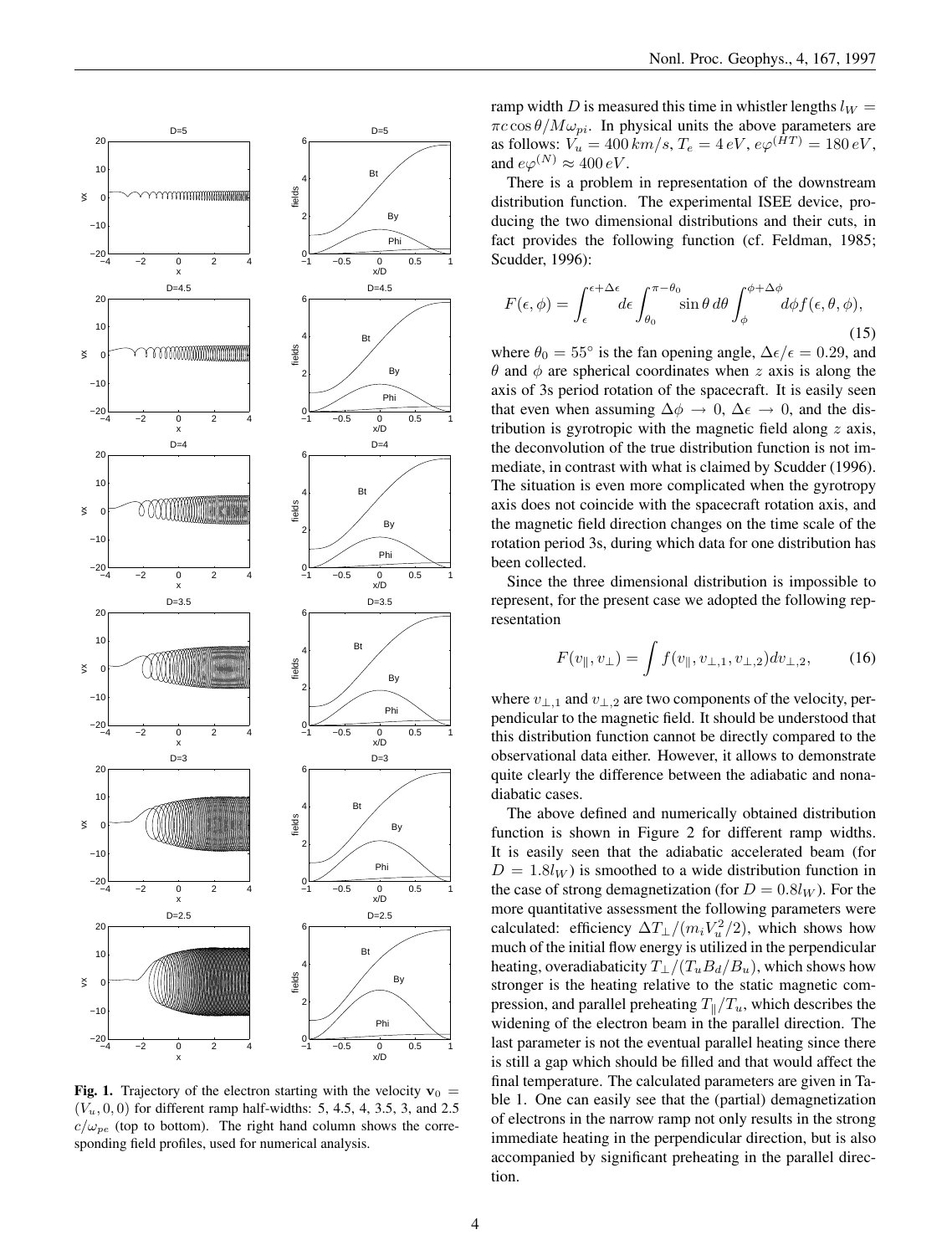

Fig. 2. Two-dimensional projection (16) for different ramp widths:  $D = 1.8l_W$  (completely adiabatic),  $D = 1.2l_W$ ,  $D = 1l_W$ , and  $D = 0.8l_W$  (strong demagnetization).

|             | <b>Table 1.</b> Collisionless electron preheating efficiency for different |  |  |  |
|-------------|----------------------------------------------------------------------------|--|--|--|
| ramp widths |                                                                            |  |  |  |

| Ramp Width                                    | Efficiency                             | Overadiabaticity                 | Parallel            |
|-----------------------------------------------|----------------------------------------|----------------------------------|---------------------|
|                                               |                                        |                                  | Preheating          |
| $D/(\frac{\pi c \cos \theta}{M \omega_{ni}})$ | $\Delta T_{\perp}/\frac{1}{2}m_iV_u^2$ | $T_{\perp}/T_u(\frac{B_d}{B_u})$ | $T_{\parallel}/T_u$ |
|                                               |                                        |                                  |                     |
| 1.8                                           | 0.01                                   | 1.1                              | 0.6                 |
| 1.2                                           | 0.02                                   | 1.4                              | 0.5                 |
| 1.0                                           | 0.04                                   | 2.2                              | 0.9                 |
| 0.8                                           | 0.07                                   | 3.9                              | 1.6                 |

## 5 Conclusions

In the present paper we analyzed the dependence of the electron dynamics in the shock front and the corresponding downstream distribution on the ramp width. We studied the trajectory of the central particle of the distribution (the one which moves with the plasma flow velocity before the ramp) and found that the gyration energy that this particle can get from the cross-shock potential, rapidly increases with the decrease of the ramp width. This does not immediately mean that the whole distribution heats efficiently, especially when the initial temperature is high. However, we found that the downstream distribution also changes drastically when the ramp becomes narrow: the narrower the ramp, the higher is the efficiency of the utilization of the cross-shock potential into the perpendicular degree of freedom.

Several comments should be added. First, we considered only the electron behavior at the ramp, and did not take into account the other parts of the structured shock front (foot, overshoot, precursor, downstream large amplitude oscillations). This has been done because either the typical scales of these parts are large of the corresponding potentials are insufficient to result in substantial demagnetization. Therefore, the electron dynamics and evolution of the electron distribution in these parts of the shock follow the adiabatic prescription where  $v_{\perp}^2/B \approx$  const. This adiabatic evolution affects the final distribution shape but does not affect the demagnetization properties which are determined only by the fields in the ramp (unless there are other regions where sufficiently sharp gradients of the quasistatic electric field exist).

The model fields, used in the numerical analysis, are not thought to be directly applied to any specific shock. Nor are the found values of perpendicular and parallel heating. One has to know with confidence the quasi-stationary fields in the shock front to make reliable *quantitative* estimates. The above analysis provides the semi-quantitative conclusions about the dependence of the electron dynamics and heating on the shock scale. These semi-quantitative predictions may become comparable with observations when better electric field measurements are available.